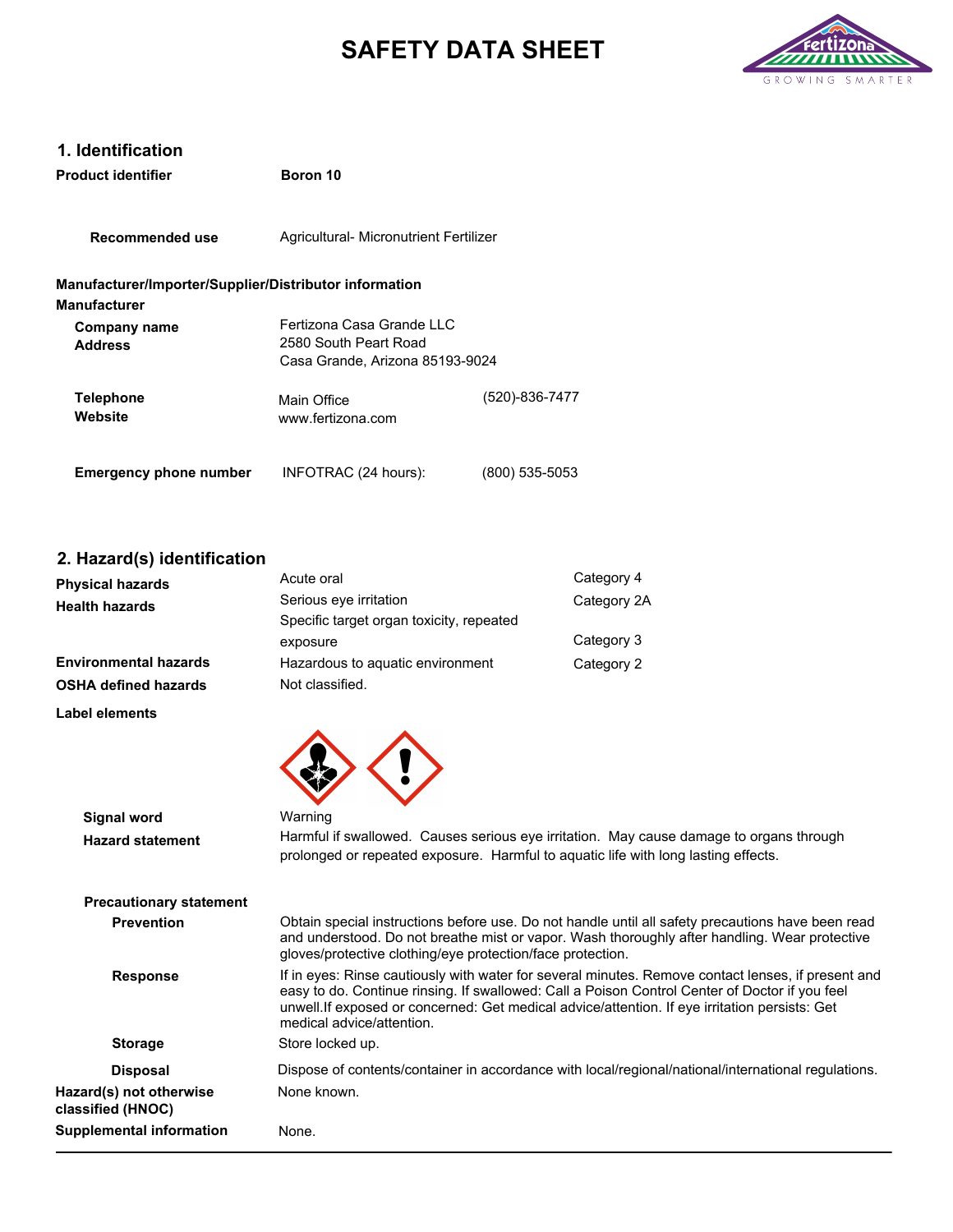# **3. Composition/information on ingredients**

#### **Mixtures**

| <b>Chemical name</b>        | Common name and synonyms | <b>CAS number</b> | %         |
|-----------------------------|--------------------------|-------------------|-----------|
| Boric acid (H3BO3) reaction |                          | 94095-04-2        | $70 - 80$ |
| products with ethanolamine  |                          |                   |           |

## **4. First-aid measures**

| <b>Inhalation</b>                                               | Move to fresh air. Call a physician if symptoms develop or persist.                                                                                                                                   |
|-----------------------------------------------------------------|-------------------------------------------------------------------------------------------------------------------------------------------------------------------------------------------------------|
| <b>Skin contact</b>                                             | Wash off with soap and water. Get medical attention if irritation develops and persists.                                                                                                              |
| Eye contact                                                     | Immediately flush eyes with plenty of water for at least 15 minutes. Remove contact lenses, if<br>present and easy to do. Continue rinsing. If eye irritation persists: Get medical advice/attention. |
| Ingestion                                                       | Rinse mouth. Get medical attention if symptoms occur.                                                                                                                                                 |
| <b>Most important</b><br>symptoms/effects, acute and<br>delayed | Exposed individuals may experience eye tearing, redness, and discomfort. Irritation of eyes.<br>Prolonged exposure may cause chronic effects.                                                         |

## **5. Fire-fighting measures**

| Suitable extinguishing media                                     | Water fog. Foam. Dry chemical powder. Carbon dioxide (CO2).                                   |
|------------------------------------------------------------------|-----------------------------------------------------------------------------------------------|
| Unsuitable extinguishing<br>media                                | Do not use water jet as an extinguisher, as this will spread the fire.                        |
| Specific hazards arising from<br>the chemical                    | During fire, gases hazardous to health may be formed.                                         |
| Special protective equipment<br>and precautions for firefighters | Self-contained breathing apparatus and full protective clothing must be worn in case of fire. |
| <b>Fire-fighting</b><br>equipment/instructions                   | Move containers from fire area if you can do so without risk.                                 |
| <b>Specific methods</b>                                          | Use standard firefighting procedures and consider the hazards of other involved materials.    |
| Flash point:                                                     | $>200^{\circ}$ F                                                                              |
| <b>Test Method:</b>                                              | ASTM D-56                                                                                     |

## **6. Accidental release measures**

| Personal precautions,<br>protective equipment and<br>emergency procedures | Keep unnecessary personnel away. Keep people away from and upwind of spill/leak. Wear<br>appropriate protective equipment and clothing during clean-up. Do not breathe mist or vapor. Do<br>not touch damaged containers or spilled material unless wearing appropriate protective clothing.<br>Ensure adequate ventilation. Local authorities should be advised if significant spillages cannot be<br>contained. For personal protection, see section 8 of the SDS. |
|---------------------------------------------------------------------------|----------------------------------------------------------------------------------------------------------------------------------------------------------------------------------------------------------------------------------------------------------------------------------------------------------------------------------------------------------------------------------------------------------------------------------------------------------------------|
| Methods and materials for<br>containment and cleaning up                  | Large Spills: Stop the flow of material, if this is without risk. Dike the spilled material, where this is<br>possible. Cover with plastic sheet to prevent spreading. Absorb in vermiculite, dry sand or earth<br>and place into containers. Following product recovery, flush area with water.                                                                                                                                                                     |
| <b>Environmental precautions</b>                                          | Small Spills: Wipe up with absorbent material (e.g. cloth, fleece). Clean surface thoroughly.<br>Avoid discharge into drains, water courses or onto the ground.                                                                                                                                                                                                                                                                                                      |
| 7. Storage and Handling                                                   |                                                                                                                                                                                                                                                                                                                                                                                                                                                                      |
| Storage:                                                                  | Store in tightly closed original labeled containers in a cool, well ventilated, dry place at<br>temperatures above 40° F, but less than 120° F. Do not store in contact with brass. Do not store<br>near food or feeds. Do not stack pallets more than two (2) high.                                                                                                                                                                                                 |
| <b>Transfer Equipment:</b>                                                | Transfer product using chemical-resistant plastic or stainless steel tanks, pumps, valves, etc.                                                                                                                                                                                                                                                                                                                                                                      |
|                                                                           | Keep out of reach of children. Avoid contact with eyes, skin, and clothing. Avoid inhalation of<br>spray mists. Wash thoroughly after handling. Remove contaminated clothing and wash<br>thoroughly before reuse. Do not contaminate feed and foodstuffs. Pregnant or breastfeeding                                                                                                                                                                                  |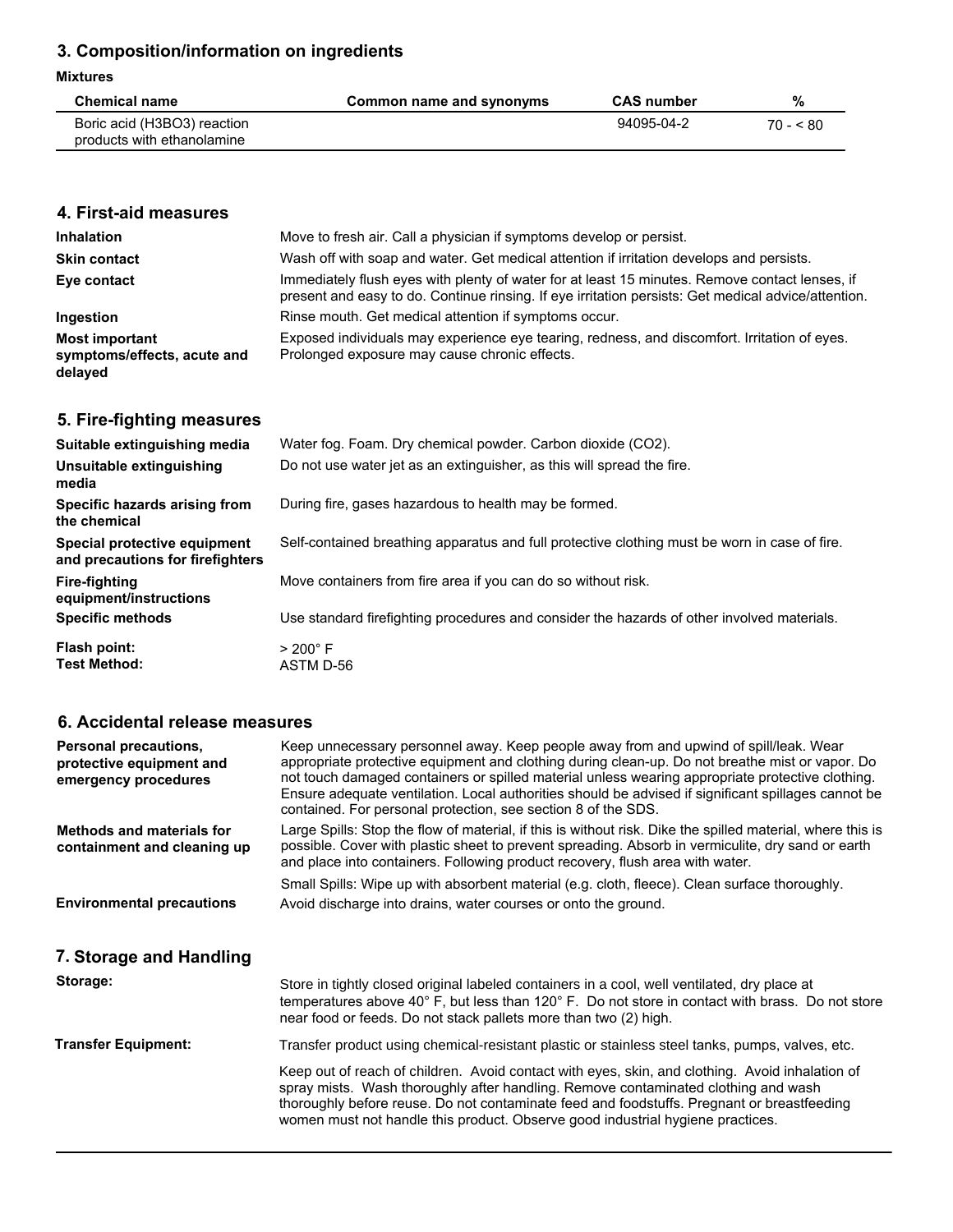**8. Exposure controls/personal protection Occupational exposure limits** No exposure limits noted for ingredient(s). **Biological limit values** No biological exposure limits noted for the ingredient(s). **Appropriate engineering controls** Good general ventilation (typically 10 air changes per hour) should be used. Ventilation rates should be matched to conditions. If applicable, use process enclosures, local exhaust ventilation, or other engineering controls to maintain airborne levels below recommended exposure limits. If exposure limits have not been established, maintain airborne levels to an acceptable level. Provide eyewash station. **Individual protection measures, such as personal protective equipment Eye/face protection** Chemical respirator with organic vapor cartridge and full facepiece. **Skin protection Hand protection** Wear appropriate chemical resistant gloves. **Other** Wear suitable protective clothing. Use of an impervious apron is recommended. **Respiratory protection** Chemical respirator with organic vapor cartridge and full facepiece. **Thermal hazards** Wear appropriate thermal protective clothing, when necessary. **General hygiene considerations** When using, do not eat, drink or smoke. Always observe good personal hygiene measures, such as washing after handling the material and before eating, drinking, and/or smoking. Routinely wash work clothing and protective equipment to remove contaminants. **Eyes:** Chemical dust/splash goggles or full-face shield to prevent eye contact. As a general rule, do not wear contact lenses when handling.

### **9. Physical and chemical properties**

| Appearance                                        | Aqueous solution.                  |
|---------------------------------------------------|------------------------------------|
| <b>Physical state</b>                             | Liguid.                            |
| Form                                              | Liquid.                            |
| Color                                             | Colourless to light yellow.        |
| Odor                                              | Odorless.                          |
| <b>Odor threshold</b>                             | Not available.                     |
| рH                                                | $7 - 9$                            |
| <b>Salt-Out / Crystallization Temp</b>            | < 32 °F (< 0 °C) estimated         |
| Melting point/freezing point                      | Not available.                     |
| Initial boiling point and boiling<br>range        | $>$ 212 °F ( $>$ 100 °C) estimated |
| <b>Flash point</b>                                | Not available.                     |
| <b>Evaporation rate</b>                           | Not available.                     |
| Flammability (solid, gas)                         | Not available.                     |
| Upper/lower flammability or explosive limits      |                                    |
| <b>Flammability limit - lower</b><br>(%)          | Not available.                     |
| <b>Flammability limit - upper</b><br>(%)          | Not available.                     |
| Explosive limit - lower (%)                       | Not available.                     |
| Explosive limit - upper (%)                       | Not available.                     |
| Vapor pressure                                    | 0.26 hPa estimated                 |
| <b>Vapor density</b>                              | Not available.                     |
| <b>Relative density</b>                           | 1.34 g/cm3 (typical)               |
| Solubility(ies)                                   |                                    |
| Solubility (water)                                | 100 %                              |
| <b>Partition coefficient</b><br>(n-octanol/water) | Not available.                     |
| <b>Auto-ignition temperature</b>                  | Not available.                     |
| <b>Decomposition temperature</b>                  | Not available.                     |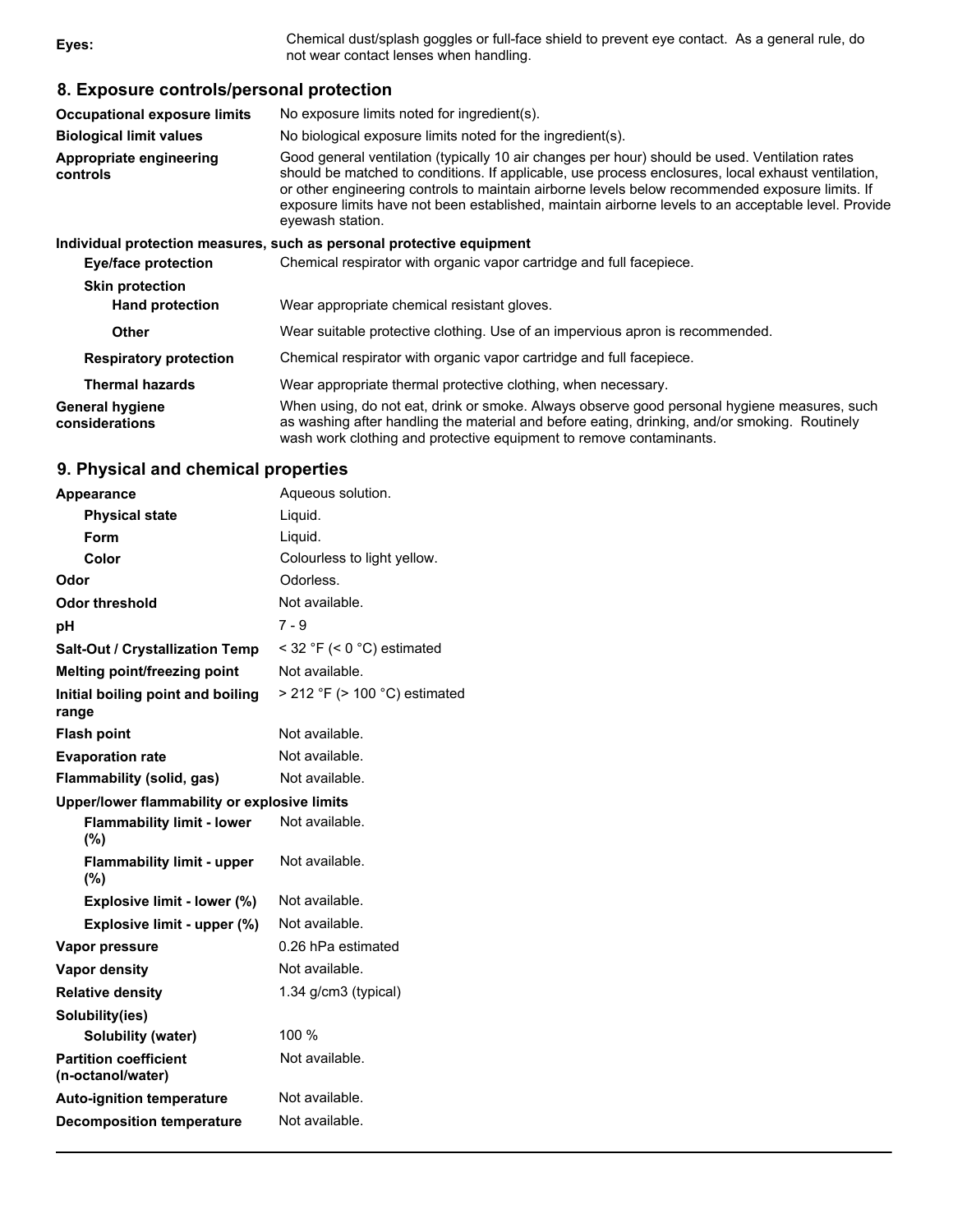| Viscosity                | Not available.           |
|--------------------------|--------------------------|
| <b>Other information</b> |                          |
| <b>Percent volatile</b>  | 60.59 % estimated        |
| pH in aqueous solution   | 7.5 - 9.5 (10% Solution) |
| Pounds per gallon        | 11.2 lb/gal (typical)    |
| <b>Shelf life</b>        | > 2 years                |
| VOC (Weight %)           | 20 % estimated           |

## **10. Stability and reactivity**

| <b>Stability:</b><br><b>Conditions To Avoid:</b><br>Incompatibility: | Stable under normal conditions.<br>None known<br>Contact with brass or strong oxidizing agents.                 |
|----------------------------------------------------------------------|-----------------------------------------------------------------------------------------------------------------|
| <b>Hazardous Decomposition</b><br><b>Products:</b>                   | Thermal degradation at high temperatures above $575^{\circ}$ C (1067 $^{\circ}$ F) may produce sulfur trioxide. |
| <b>Hazardous Polymerization:</b>                                     | Will not occur                                                                                                  |

**Hazardous Polymerization:** 

## **11. Toxicological information**

# **Information on likely routes of exposure**

| Ingestion                                                                          | Expected to be a low ingestion hazard.                                                       |
|------------------------------------------------------------------------------------|----------------------------------------------------------------------------------------------|
| <b>Inhalation</b>                                                                  | May cause damage to organs through prolonged or repeated exposure by inhalation.             |
| <b>Skin contact</b>                                                                | No adverse effects due to skin contact are expected.                                         |
| Eye contact                                                                        | Causes serious eye irritation.                                                               |
| Symptoms related to the<br>physical, chemical and<br>toxicological characteristics | Exposed individuals may experience eye tearing, redness, and discomfort. Irritation of eyes. |

## **Information on toxicological effects**

| <b>Acute toxicity</b>                | Not available.                                                                                |
|--------------------------------------|-----------------------------------------------------------------------------------------------|
| <b>Skin corrosion/irritation</b>     | Prolonged skin contact may cause temporary irritation.                                        |
| Serious eye damage/eye<br>irritation | Causes serious eye irritation.                                                                |
| <b>Reproductive toxicity</b>         | Suspected of damaging fertility or the unborn child.                                          |
| 12. Ecological information           |                                                                                               |
| <b>Ecotoxicity</b>                   | The product is not classified as environmentally hazardous. However, this does not exclude th |

### The product is not classified as environmentally hazardous. However, this does not exclude the possibility that large or frequent spills can have a harmful or damaging effect with long lasting effects on the environment.

| Persistence and degradability    | No data is available on the degradability of this product. |
|----------------------------------|------------------------------------------------------------|
| <b>Bioaccumulative potential</b> | Not available.                                             |
| Mobility in soil                 | No data available.                                         |

## **13. Disposal considerations**

| <b>Disposal instructions</b>             | Collect and reclaim or dispose in sealed containers at licensed waste disposal site. Dispose of<br>contents/container in accordance with local/regional/national/international regulations.                            |
|------------------------------------------|------------------------------------------------------------------------------------------------------------------------------------------------------------------------------------------------------------------------|
| Local disposal regulations               | Dispose in accordance with all applicable regulations.                                                                                                                                                                 |
| Hazardous waste code                     | The waste code should be assigned in discussion between the user, the producer and the waste<br>disposal company.                                                                                                      |
| Waste from residues / unused<br>products | Dispose of in accordance with local regulations. Empty containers or liners may retain some<br>product residues. This material and its container must be disposed of in a safe manner (see:<br>Disposal instructions). |
| Contaminated packaging                   | Empty containers should be taken to an approved waste handling site for recycling or disposal.<br>Since emptied containers may retain product residue, follow label warnings even after container is<br>emptied.       |